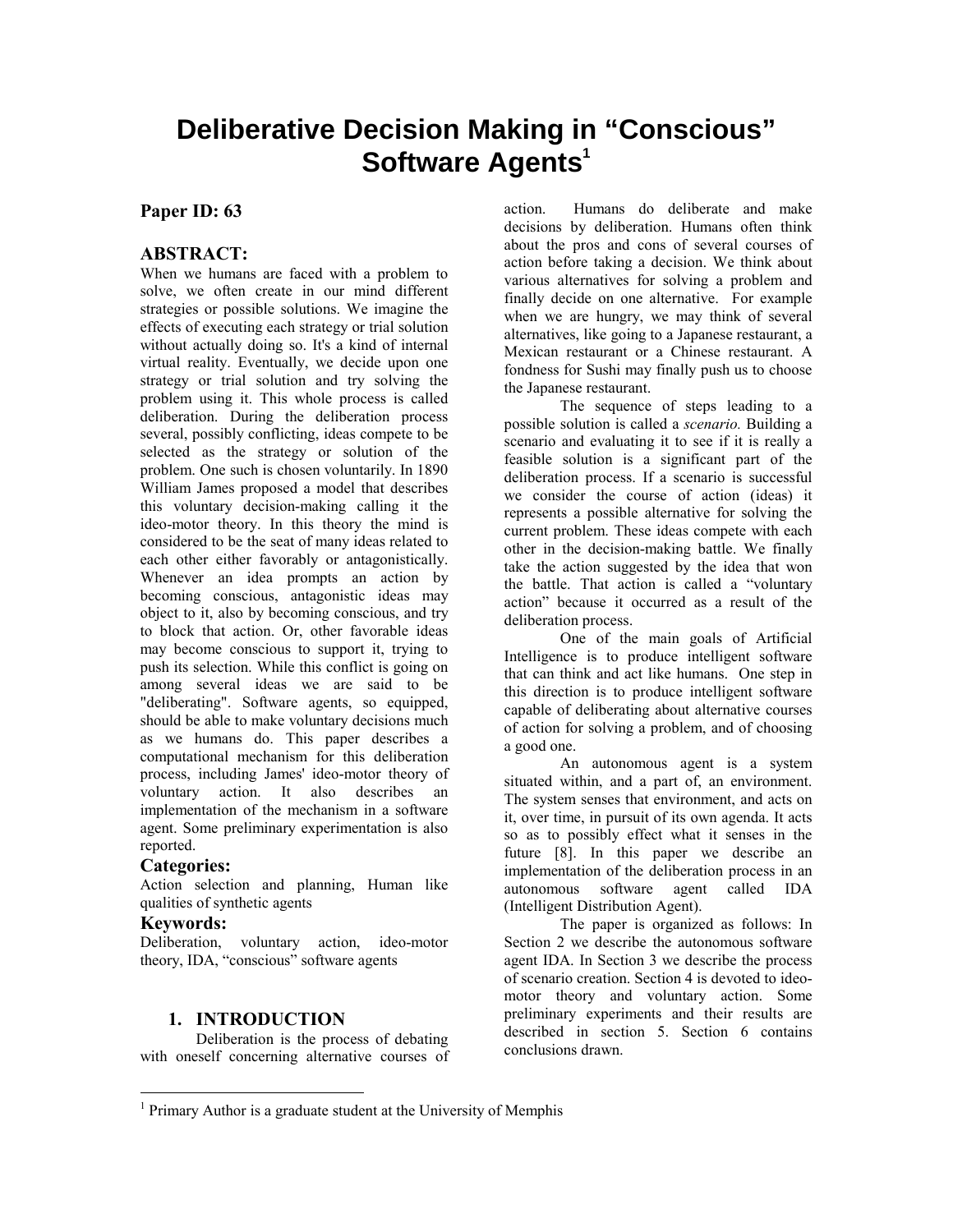# **2. IDA**

IDA is a "conscious" software agent (to be defined below) being designed and implemented by the "Conscious" Software Research Group at the University of Memphis. It's being developed for the US Navy. Each year thousands of Navy personnel are assigned new jobs at a cost of some \$600 million dollars in moving expenses. This process of directing the movement of individuals to fill vacancies in ships, submarines etc. are called distribution [9]. The Navy employs people called *detailers* to perform this distribution task. Detailers try to keep both the sailors and Navy satisfied by keeping track of sailors' preferences while conforming to Navy policies. IDA is designed to completely automate the job of a detailer. As IDA's main goal is to be positioned as an alternative to a detailer, it must be able to communicate with sailors in natural language, access personnel and job databases, calculate the fitness of each job with respect to sailor preferences and Navy policies, deliberate about the temporal possibility of a job, select one or two jobs, and compose and send an email offering the selected jobs.

Like a human detailer, IDA must deliberate about the jobs to offer to the sailor. This deliberation should be done "consciously."<br>
"Conscious" software agents  $[5,6,9]$  are software agents  $[5,6,9]$  are cognitive agents that implement global workspace theory, a psychological theory of consciousness [2,3]. Global workspace theory postulates that a mind is composed of small special processes, which are usually unconscious. It has two main constructs; this set of distributed unconscious processes and a global workspace or blackboard.

Baars used the analogy of a collection of experts, seated in an auditorium who can solve different problems. We do not know who can solve which problem. The global workspace strategy is to make the problem available to everyone in the auditorium by putting it on the blackboard. Then the expert who is expert on this particular problem can identify the problem and solve it. One of the main functions of consciousness is to recruit resources to deal with a novel or problematic situation. When a novel situation occurs, an unconscious process broadcasts that to all other processes in the system by trying to put it on the blackboard, which causes it to become conscious. Only one problem can be on the blackboard at any time. So Baars theory explains why consciousness is a serial system.

We call each of these unconscious processes *codelets*. A codelet is a small piece of code capable of performing some basic task (analogous to an expert in the above analogy). An attention codelet is a kind of codelet whose task is to push some information into "consciousness".

At any time in the mind different processes (attention codelets) could be competing with each other, each trying to bring its information to "consciousness". Processes may form coalitions depending on the associations between them. The activation of a process measures the likelihood of it becoming "conscious". The coalition with highest average activation finds its way into "consciousness."

Like we humans, voluntary decisionmaking in "conscious" software agents is done via deliberation. Different attention codelets, each representing a possible solution, compete with each other to come into "consciousness." That is, they compete with each other to be offered as a solution to the current problem.

# **3. SCENARIO CREATION**

During deliberation we think about different possible solutions to a problem. These solutions take the form of scenarios, interpreted broadly. A familiar example for scenario creation in humans might be creating scenarios of different routes to a destination. When we think about different routes from one place to another, images of scenes along those different routes will be formed in mind. We start from the source location and try to build the travel route to the destination step by step. After building a scenario we evaluate the scenario to see if it can be a possible solution. If the route fails to reach destination we discard the scenario and starts a new one. Finally we select the best route among the successful routes.

Scenario creation in IDA follows Barsalou's perceptual symbol systems [4,7]. Scenarios are composed of scenes. Each scene depicts a particular place, object or event in whole scenario.

IDA starts deliberation with the job with highest fitness. This fitness value depends on many factors like sailor's preferences, Navy policies, sailor's qualifications etc. While deliberating about the jobs to offer to the sailor, IDA creates temporal scenarios about each job. Before offering a job to the sailor, IDA checks to see if the estimated date of departure from the current job falls before the estimated date of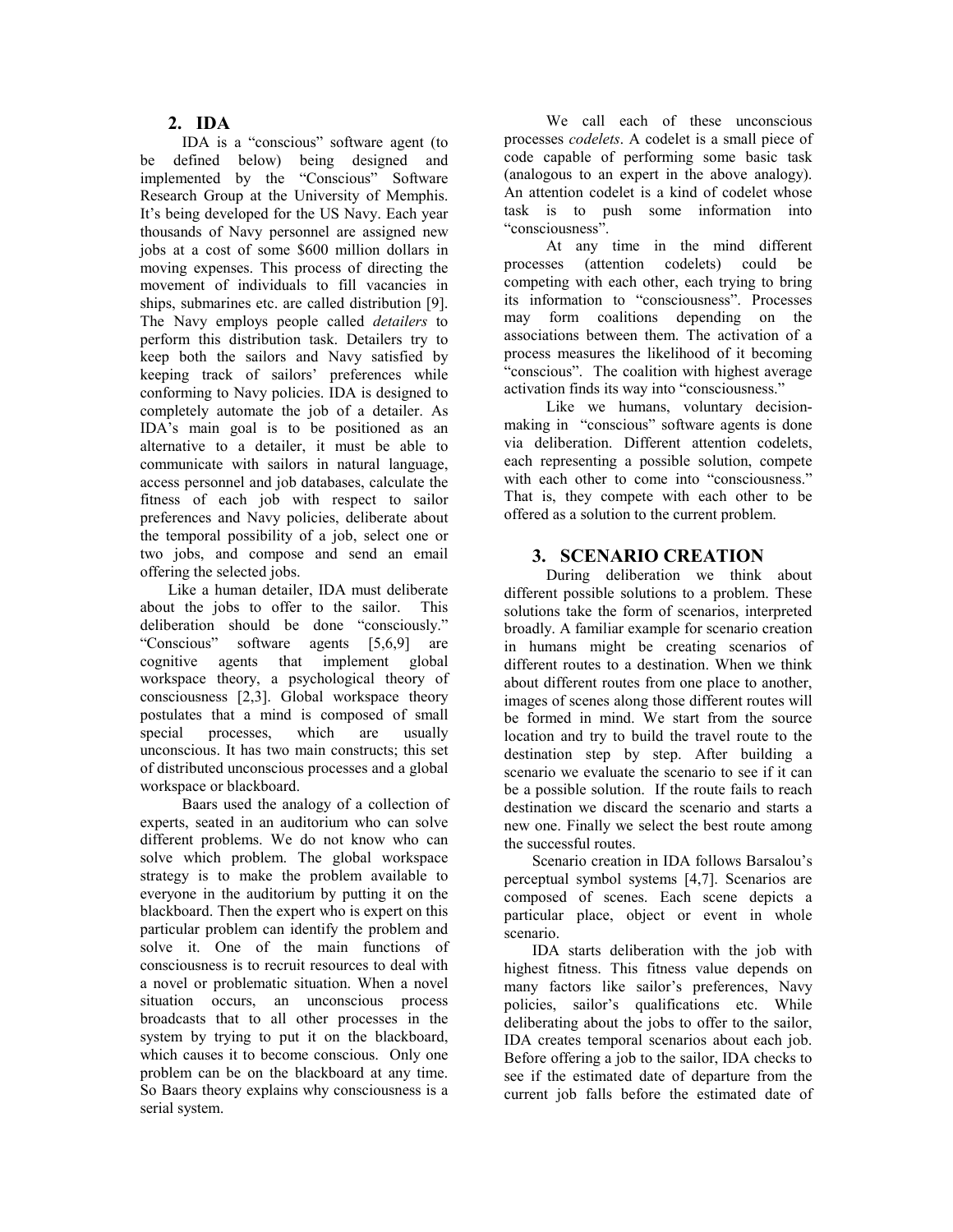arrival for the next job. IDA builds scenarios for each job by selecting a detach month for the current job, and then adding leave time, travel time and proceed time (extra time for a shore to sea move). Scenarios are constructed and stored as frames in IDA's working memory. Figure 1 shows a typical temporal scenario in IDA.



**Figure 1: A typical scenario in IDA** 

Some scenarios are more complex, containing training time also.

*Gap* is defined as the difference between the resultant date after adding leave time, travel time and proceed time to the detach month of the current job, and the estimated arrival date for the next job. A scenario in IDA is considered to be successful if the gap is acceptable. Otherwise the scenario is adjusted to have an acceptable gap. The detach month of the current job can be adjusted within the PRD (Projected rotation date) window which is 3 months early and 2 months late. If the gap is still unacceptable even after adjusting the detach month within the PRD window, the job will be discarded, and IDA will start creating a scenario for the job with the next highest fitness in the list.

## **4. VOLUNTARY ACTION**

William James proposed ideo-motor theory [10] to explain the phenomenon of voluntary action in humans. Whenever a person thinks of an action, an idea of it has been formed in his or her mind. If the action follows

immediately the notion of it in the mind, we have ideo-motor action. The person is aware of nothing between conception and execution of the act. According to ideo-motor theory, an act will emerge successfully if the conscious image of that action can exist for sometime without competing images or intentions. If there are no antagonistic intentions, the action occurs spontaneously and without any inner-struggle. If there are some antagonistic ideas against an idea then these different ideas or images compete with each other, each becoming conscious in some order. In this case, the person is said to be in a state of "indecision". This state could last for hours, days or even months. At some point of time, some idea will be lucky enough to have no strong opponents and will immediately produce the appropriate motor effect. James called this act of metal consent to movement "fiat". There is no need to explain this. We all know about this and have experienced it.

 During many processes of deliberation our consciousness is an extremely complex object containing many ideas related to each other favorably or antagonistically. An idea will eventually win out only if it remains in consciousness for certain amount of time with out any objections.

 When IDA deliberates about a job, she thinks of different attributes of the job, such as the moving costs, the job's priority, its fitness and the gap. Each of these attributes may have a corresponding idea in IDA's subconscious, which, if the job is a good one from that particular attribute's perspective, tries to push it into "consciousness". These ideas are implemented by attention codelets representing each of these attributes that are looking at scenarios in working memory in order to propose jobs.

 Whenever scenario creation is done for a job, the attention codelets looking at this scenario may propose or object the job depending on the particular attribute's value about which that particular attention codelet is concerned. The strength of a proposal or objection depends on the activation of the codelet, which proposed or raised the objection. That activation, in turn, depends on the value of the attribute or, perhaps, of several attributes. In our current implementation we have five different activation levels for each attention codelet. Figure 2 shows the different activation levels for the attention codelet concerned about moving costs.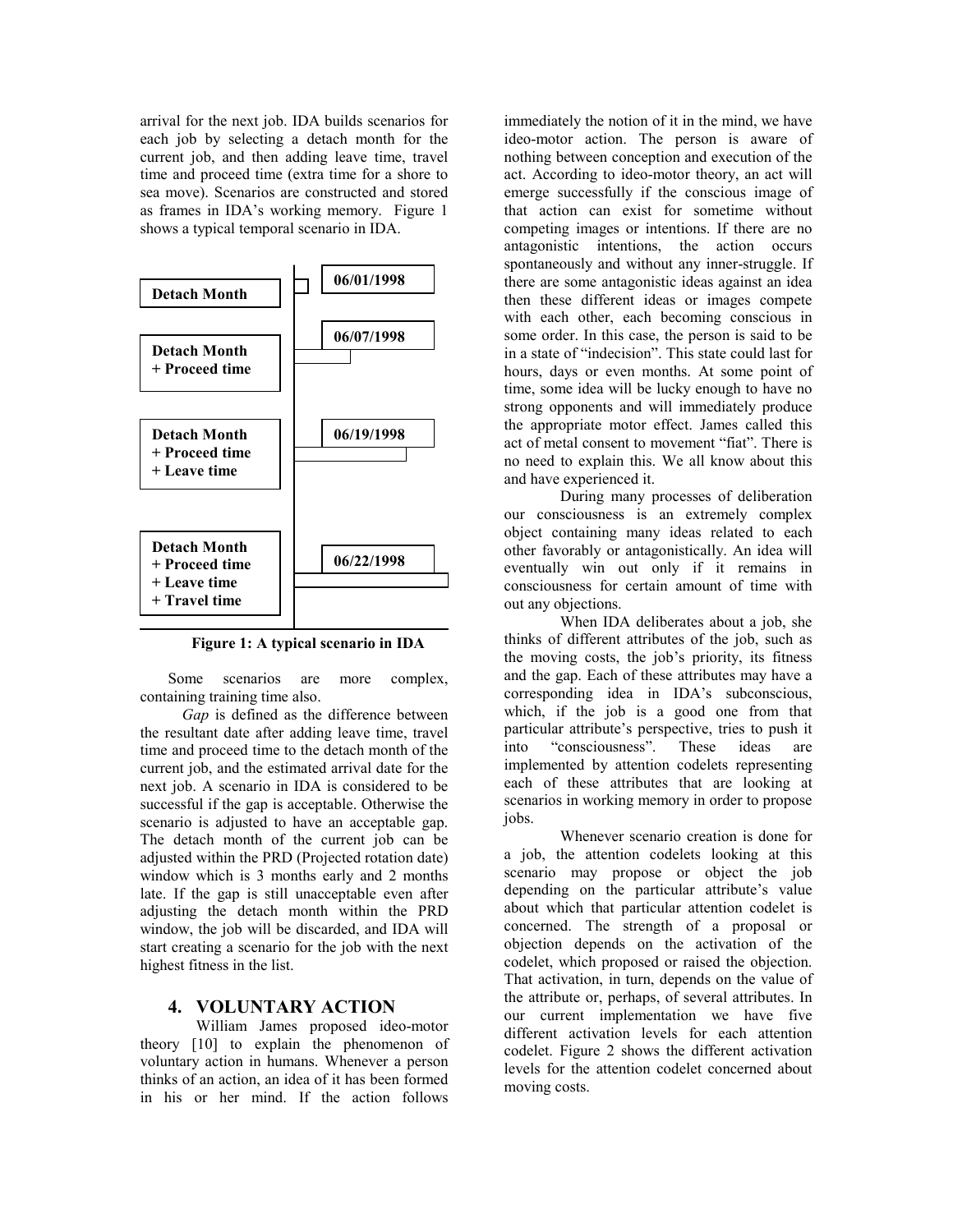

**Figure 2: Different Activation levels for the attention codelet concerned about moving cost** 

 The strength of the proposal or objection of this attention codelet depends on the value of the moving cost for the job as shown in the figure.

 If an attention codelet proposes a job with enough activation, it is able to bring the job into "consciousness". In response to this proposal, other codelets may favor the job, may object it or may propose a different job. If an attention codelet does not like the proposed job, it may look at the previous scenarios created and may propose a different job, if it can find one it likes better. If it cannot find any suitable job to propose, it just raises an objection against the job currently being considered.

If a codelet likes the proposed job, it may send some activation to the codelet that proposed the job so that the proposed codelet has higher activation. Every time a codelet comes to "consciousness", it looses some of its activation. Also the activation of the attention codelets decay constantly. After some point of time they completely loose their activation and die.

According to James, every idea awakens some actual movement (motor effect) to some degree and awakens it in a maximum degree when it is not kept from doing so by other ideas. An idea should remain in "consciousness"" for some time to be selected as the winner in the deliberation process. To keep track of the time a job is in "consciousness", we

have implemented a codelet called the *timekeeper* in IDA. Whenever an attention codelet proposes a job, the timekeeper starts its clock. If there are no objections for the job for a certain amount of time, timekeeper marks that job as "to be offered to the sailor". The amount of time,  $\lambda$ , the timekeeper should wait before marking a job depends on the number of codelets currently running in the system and should be determined via tuning. While IDA is in a state of "indecision" the timekeeper loses patience. Each time another idea becomes "conscious"  $\lambda$  is reset, but reset to a lower value than the default value at which it started. If the timekeeper's patience wears out, it sends activation to the attention codelet that initiates scenario construction. Thus IDA is likely to continue with scenario creation for the next job in the list. After selecting one job, the whole process is repeated and IDA may select a second job. The deliberation generally terminates after IDA finds 2-3 jobs for the sailor. If IDA cannot find any good jobs to offer to the sailor, she'll ask the sailor to wait until the next requisition list of jobs appears.

Our current implementation has three different attention codelets for such voluntary decision-making, one each for moving costs, priority and fitness. Each acts to propose jobs it likes and to oppose those it doesn't. Whenever a scenario is successfully created, these codelets look at the corresponding attributes of the job in the working memory and may try to propose or object the job with some degree of activation. The activation depends on the value of the attribute. If the activation of a proposal or objection is high enough, it may come to ìconsciousnessî and be broadcast. For example, assume that the moving costs and the priority of the current job is very low. The attention codelet concerned with moving cost may like the job and get its proposal into "consciousness." Since the job has a very low priority the attention codelet concerned mostly with priority may search among the jobs with completed scenarios for job with higher priority. If it finds one, it may propose that job by bringing it to "consciousness." So there is a conflict here between the moving cost codelet and the priority codelet. Each may continue to propose its choice, but it does so with less activation each time. The conflict may continue until one of them wins because the other hasn't enough activation to make it into "consciousness." In this case, the winner still has enough activation to get into "consciousness" and to remain there without any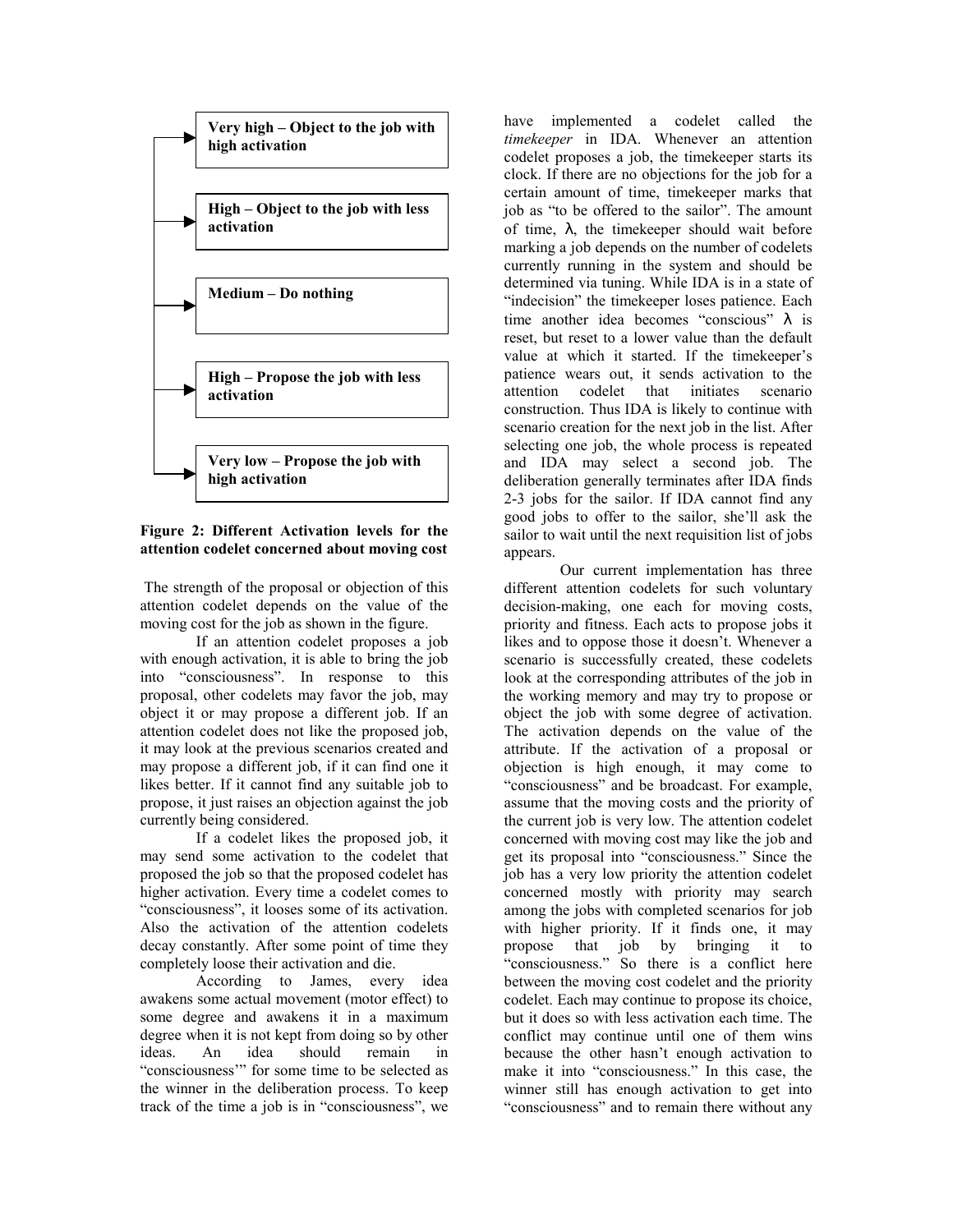objections for sufficient amount of time. Or the timekeeper may loose patience and the scenario creator may get enough activation to start creating a scenario for the next job.

## **5. EXPERIMENTS**

In this section we describe the results of various experiments and compare them with standard measures such as the z-score.

## **Experimental Setup:**

We conducted various experiments on a data set obtained from the Navy APMS personnel and job databases. We carried out experiments with different sailors and different jobs. All the experiments described here were run on a Pentium-2 333Mhz, 128 MB RAM processor.

### **Evaluation of Results:**

We compared our results with the results obtained using z-score. The z score for an item, indicates how far and in what direction, that item deviates from its distribution's mean, expressed in units of its distribution's standard deviation [1]. The formula for determining the zscore is:

### $Z = (x - \mu) / \sigma$

(Where x is the observation, u is the mean and  $\sigma$ is standard deviation). Since we used three factors during voluntary decision making: priority, moving cost and fitness, we have determined the best job for the given sailor according to the z-score from each of these three perspectives. We have also determined the best job according to the composite z-score, the average of the individual z-score values giving us the best result from all the three perspectives. Then we compared the results of IDA with the composite z-score results as the standard.

The experiments were done using 20 different sailors. In 17 out of those 20 cases the results obtained by IDA were the same as that of composite z-score for the best job. So IDA produced the same results as that of composite zscore in 85% of the experiments. We also compared our results for the second job that IDA selected over 20 runs. IDA produced the same results as that of composite z-score in 90% of these cases.

 Recall is defined as the ratio of number of runs the results produced by IDA are same as that of standard z-score to the total number of runs. The graph in the Figure 3 shows IDA's

percentage of recall of with respect to z-scores of priority, fitness, moving cost, and also the composite z-score along the deliberation timeline averaged over 20 runs.



**Figure 3: Performance Comparison of IDA with respect to z-score.** 

 Generally the voluntary action part in deliberation for one job takes 50-60 seconds in IDA. So we've shown how the percentage of recall varies over a time line of 60 seconds with respect to the z-scores of moving cost, priority, fitness, and the composite z-score. As can see from Figure 3, the recall of IDA with respect to the composite z-score was 85% most of the time. Initially the recall was zero in all four cases because for most jobs some conscious and unconscious objections had to be overcome before any proposal was made. This occurs in humans also. Detailers, while considering a job to possibly offer, can look at the moving cost of the job and can think like "this job has a very high moving cost and I should not offer this job".

 Our results coincide with those of zscore-fitness 90% of the time. In most of the cases the first job that IDA has considered was offered to the sailor. Initially there were some objections in all the runs. After a proposal was made, there were objections and supports for it, but there were no alternative proposals made. In many cases job first proposed was the one that was finally offered. This is because our constraint satisfaction module (linear functional) accurately assessed the fitness of the various jobs for the particular sailor. So in most cases the best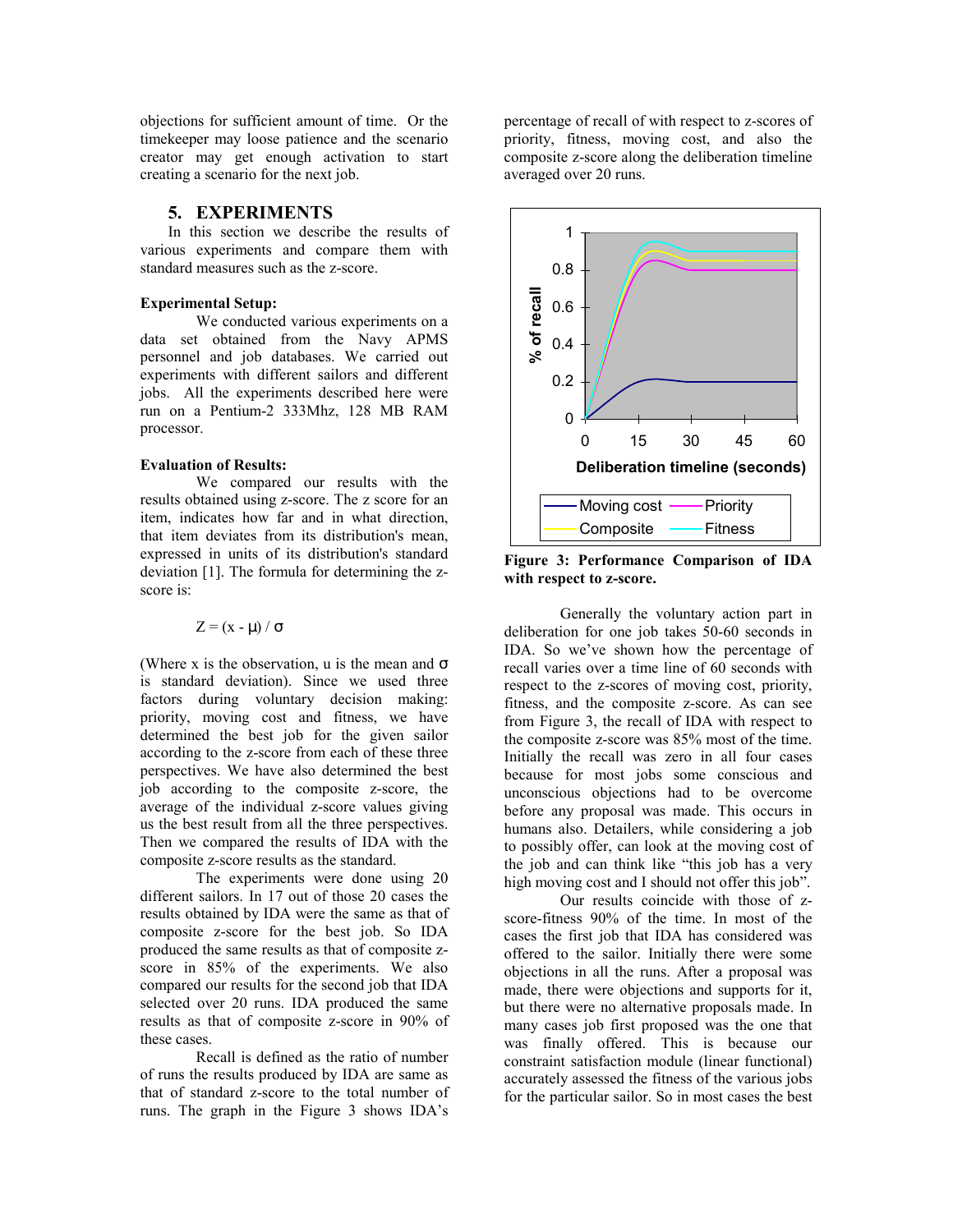job turned out to be the job with highest fitness and, so, the first to have a completed successful scenario created.

Our results also agree with the results of z-score-priority in 80% of the cases. But as the graph shows IDA's results agree with the zscore-moving-cost only 20% of the time. Even though a job's moving cost is high IDA has selected the job because the other factors were judged more important. We give equal weight to all the factors in deliberation. If a job's priority and fitness are high, IDA will select the job even though it has a considerable moving cost. But we can always change IDA's preferences. If Navy does not want IDA to be spendthrift and warns it about the moving cost, IDA's emotions will change giving higher activation to the attention codelet concerned with moving cost. Then IDA will avoid offering jobs with high moving costs.

#### **Number of oscillations**:

 During the period of indecision, several proposals, expressions of support and objections may be made for a single job or for different jobs. Referring to each of these as an oscillation, the number of such oscillations occurring during deliberation yields a picture of the dynamics of the deliberation process. The graph in Figure 4 shows the number of oscillations occurring at a given time during IDA's deliberation process averaged over the 20 runs.



**Figure 4: Number of Oscillations over the deliberation timeline** 

As the graph shows, the number of oscillations is initially very low because IDA starts by considering a single job. As time passes the number of oscillations increase until a maximum is reached at just after 30 seconds.

Oscillations then decrease. This shows IDA typically considering several jobs during he middle period. But as time passes IDA's "thinking" stabilizes and she finally decides on one job. This process often occurs in a similar fashion in humans also. We initially consider many things while deliberating, and will be in a state of indecision with many thoughts floating around in our mind. As time passes, we narrow down our choices, and finally end up with one solution. This shows that IDA deliberates in some ways like a human detailer. She is, in this regard, a human-like software agent.

### **6. CONCLUSIONS**

This paper describes a more fleshed out conceptual framework for deliberative decisionmaking in humans, and its computational implementation in a "conscious" software agent, IDA. The experimental results reported show that our approach works in a way reminiscent of what each of us has experienced in our own human decision making. To the best of our knowledge, this is the first implementation of James' "ideo-motor" theory. Our current implementation is very specific to IDA. Our future work involves building a generic toolkit for the deliberation process in "conscious" software agents.

### **7. ACKNOWLEDGEMENTS**

This research was supported in part by NSF grant SBR-9720314 and by ONR grant N00014- 98-1-0332. It was performed with essential contributions from the Conscious Software Research Group including Art Graesser, Sri Satish Ambati, Ashraf Anwar, Myles Bogner, Arpad Kelemen, Irina Makkaveeva, Lee McCauley, Aregahegn Negatu, and Uma Ramamurthy. The authors would like to particularly thank Lee McCauley for his contribution to some of the ideas presented in this paper.

## **8. REFERENCES**

- [1] E.I. Altman, The Z-Score Bankruptcy Model: Past, Present, and Future (John Wiley & Sons, New York, 1997).
- [2] B.J. Baars, A Cognitive Theory of Consciousness (Cambridge University Press, Cambridge, 1988).
- [3] B.J. Baars, In the Theater of Consciousness (Oxford University Press, Oxford, 1997).